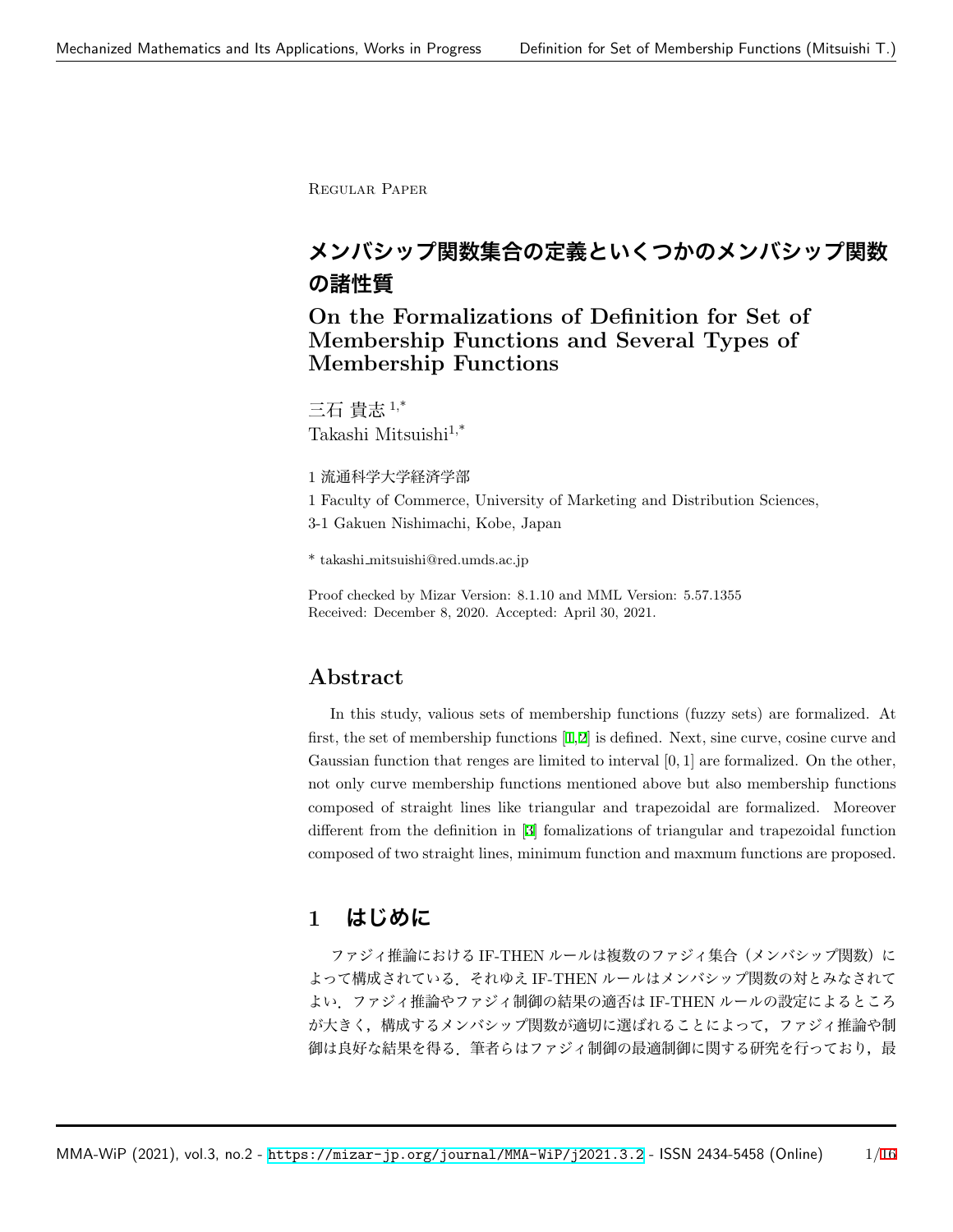適制御問題を汎関数の最小化問題に帰着させて,最適制御を与える IF-THEN ルールの存 在性を証明した [\[4](#page-5-3)].

本アーティクルはそれらの成果を MIZAR システムを使って検証するために,メンバ シップ関数(ファジィ集合)の集合を定義した.その他,三角関数やグラフが折れ線にな る区分線形関数を用いたメンバシップ関数の諸性質の定式化を行った.

## **2 MIZAR におけるメンバシップ関数とファジィ集合**

MIZAR においてファジィ理論は筆者らによって [\[1](#page-5-0)] により形式化が始まった. そこで, メンバシップ関数は以下の [[FUZZY](#page-1-0) 1 mode] のように値域が [0*,* 1] である関数として定義 された.

<span id="page-1-0"></span>**Listing 1. FUZZY<sub>-1</sub> mode** 

#### **definition**

**let** C **be non** empty **set** ; **mode** Membership Func **of** C **is** [.0,1.] −valued Function **of** C,REAL; **end**;

> 当初,ファジィ集合は同論文 [[1\]](#page-5-0) 内で集合の要素(変数)とそのメンバシップ関数値 との対として次のように定義された.

> > Let *C* be a non empty set and let *h* be a membership function of *C.*

A set is called a FuzzySet of *C, h* if :

 $(\text{Def.2}) \quad \text{It} = [: C, h \circ C :].$ 

この定義を用いたファジィ集合論が収録された FUZZY 1,FUZZY 2 および FUZZY 4 の一部の定義,定理は変更され,アーティクル FUZZY 3 は現在削除され欠番となって いる.FUZZY 3 が削除された後に,以下の [[FUZNUM](#page-1-1) 1 mode] にてメンバシップ関数 (Membership Func)とファジィ集合(FuzzySet)は同一視することとされた.

<span id="page-1-1"></span>Listing 2. FUZNUM<sub>-1</sub> mode

**definition let** C **be non** empty **set** ; **mode** FuzzySet **of** C **is** Membership Func **of** C; **end**;

## **3 メンバシップ関数の形式化**

### **3.1 メンバシップ関数(ファジィ集合)の集合の定義**

本アーティクルではメンバシップ関数の集合を以下のように定義した。これにより, ファジィ集合族 [FUZZY 5:2] が定式化された.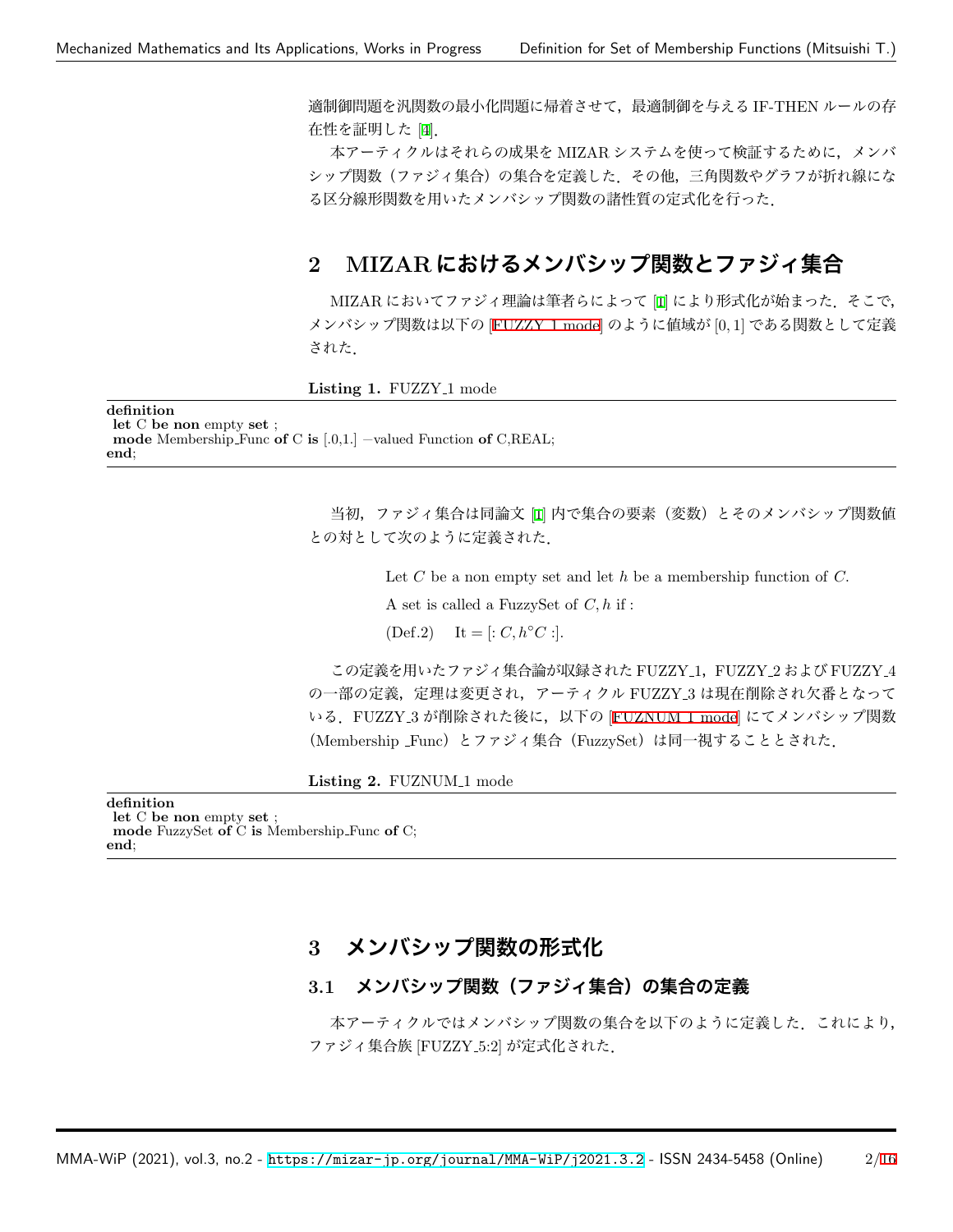#### **Listing 3.** FUZZY<sub>-5</sub>:def 1, FUZZY<sub>-5</sub>:2

**definition let** X **be non** empty **set**; **func** Membership Funcs  $(X) \rightarrow$  **set means** :: FUZZY\_5:def 1 **for** f **being** object **holds** f in **it iff** f **is** Membership Func **of** X ; **end**; **theorem** *:: FUZZY 5:2*

Membership Funcs (REAL) =*{*f **where** f **is** Function **of** REAL,REAL : f **is** FuzzySet **of** REAL*}*;

### **3.2 種々のメンバシップ関数集合**

ファジィ理論の実用化に際し,様々なメンバシップ関数が用いられる.その中には,三 角型形や台形型,S 型,Z 型のように直線のみで構成された関数や,釣鐘型のような三角 関数やガウス関数の値域を [0*,* 1] に限定した関数がある.以下の定理では,それらの集合 が [FUZZY 5:def 1] で定義した Membership Funcs の部分集合になっていることを示す.

**Listing 4. FUZZY\_5:15,35,57,61** 

**theorem** *:: FUZZY 5:15* **for** g **be** Function **of** REAL,REAL **holds**  $\{f$  where f is Function of REAL,REAL : for x be Real holds  $f.x = min(1, max(0, g.x))\}$  c= Membership Funcs (REAL); **theorem** *:: FUZZY 5:35 {*f **where** f **is** Function **of** REAL,REAL, a,b,c,d **is** Real: **for** x **be** Real **holds** f.x= max(0,min(1, c∗sin(a∗x+b)+d))*}* c= Membership Funcs (REAL);

**theorem** *:: FUZZY 5:57 {*f **where** f **is** Function **of** REAL,REAL, a,b,c **is** Real: b *<>* 0 **& for** x **be** Real **holds** f.x= max(0,min(1, exp R(−(x−a) ˆ2/(2∗bˆ2))+c))*}* c= Membership Funcs (REAL);

**theorem** *:: FUZZY 5:61 {*f **where** f **is** Function **of** REAL,REAL, a,b **is** Real: **for** x **be** Real **holds** f.x= max(0,min(1, AffineMap (a,b).x))*}* c= Membership Funcs (REAL);

### **3.3 メンバシップ関数のリプシッツ連続性**

IF-THEN ルールを構成するファジィ集合(前件部)のメンバシップ関数のリプシッツ 連続性は,ファジィ制御における状態方程式の解の存在性のための必要条件の一つとな る [[4\]](#page-5-3). そこで種々のメンバシップ関数のリプシッツ連続性を証明した. 以下の定理は任 意の関数に対して頭切り計算のリプシッツ連続性を導く.また *c* = 1*, d* = 0 とすれば任意 の関数の値域を [0*,* 1] に変換が可能で,その関数のリプシッツ連続性の証明に適用しうる.

**Listing 5.** FUZZY<sub>-5:13,69</sub>

**theorem** *:: FUZZY 5:13* **for** a,b,c,d **being** Real **holds**  $|$ . max $(c, min(d,a)) - max(c, min(d,b))$ .  $| \leq |$ . a-b .|; **theorem** *:: FUZZY 5:69* **for** f **be** Function **of** REAL,REAL, a,b,c **be** Real **st** ( b *<>* 0 **& for** x **be** Real **holds** f.x= max(0,min(1, c∗(1−*|*.(x−a)/b.*|*))) ) **holds** f **is** Lipschitzian;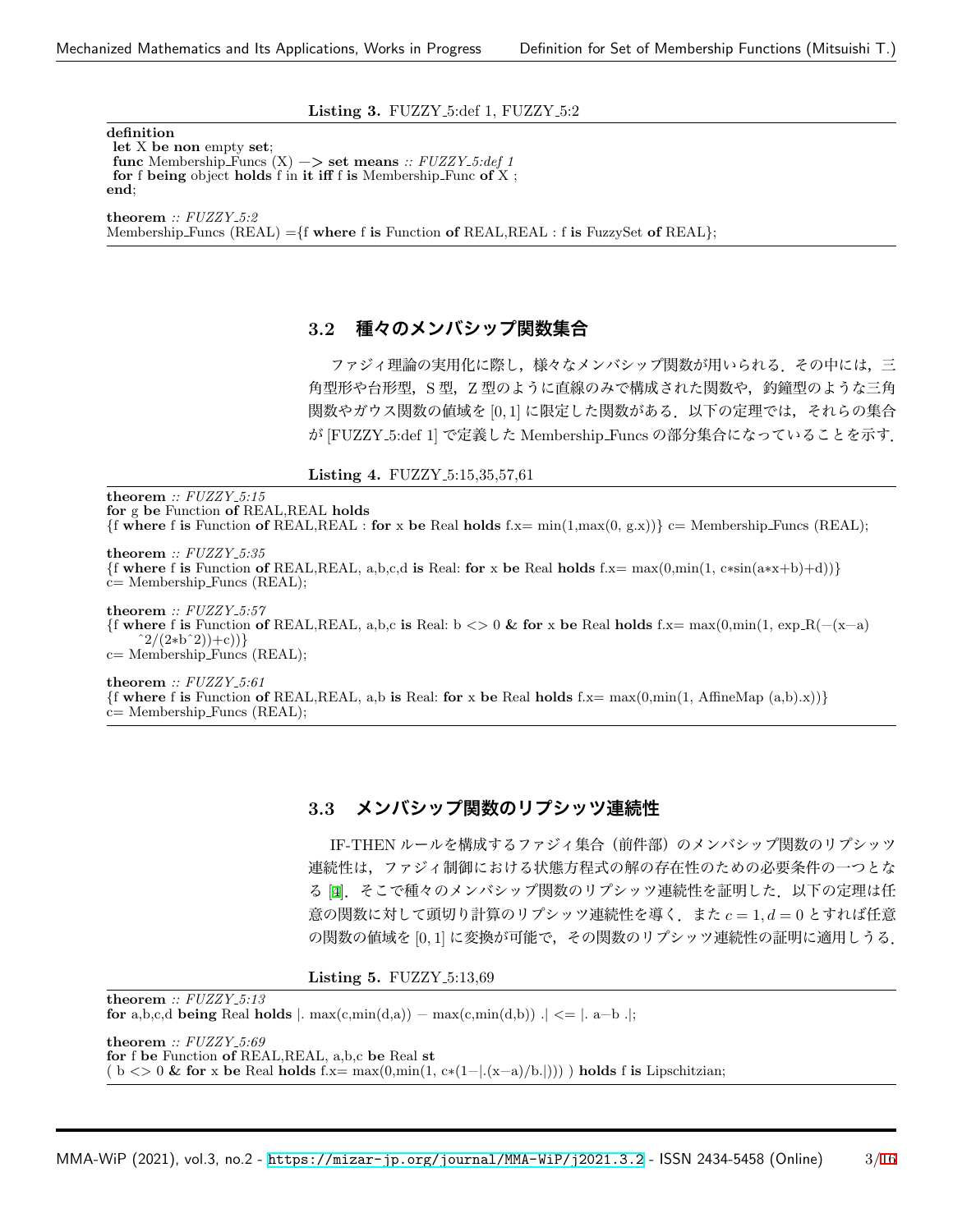以下の任意の実数 *x* に対する不等式 *|*sin *x| ≤ |x|*([\[FUZZY](#page-3-0) 5:40])は,Lagrange Theorem と三角関数の導関数 [\[ROLLE:4, SIN](#page-3-1) COS:64] より導かれた [\[5](#page-5-4), [6\]](#page-5-5).

#### <span id="page-3-1"></span>**Listing 6.** ROLLE:4, SIN COS:64

**theorem** *:: ROLLE:4* **for** x, t **being** Real **st** 0 *<* t **holds for** f **being** PartFunc **of** REAL,REAL **st**  $[x,(x + t).]$  c= dom f & f  $| [x,(x + t).]$  **is** continuous & f is differentiable on  $\vert x,(x + t)\vert$  holds **ex** s **being** Real **st**  $(0 < s \& s < 1 \& f \cdot (x + t) = (f \cdot x) + (t * (\text{diff } (f(x + (s * t)))))));$ 

**theorem** Th63: *:: SIN COS:64* **for** p **being** Real **holds**  $(\sin \mathrm{is} \cdot \mathrm{differentiable} \cdot \mathrm{in} \cdot p \& \mathrm{diff} (\sin, p) = \cos \cdot p$ ;

#### <span id="page-3-0"></span>**Listing 7. FUZZY\_5:40**

**theorem** *:: FUZZY 5:40* **for** x being Real holds  $|$ . sin x  $| \le |$ .x. $|$ ;

これにより,三角関数を用いたメンバシップ関数のリプシッツ連続性が示せた.

**Listing 8. FUZZY\_5:45** 

**theorem** *:: FUZZY 5:45* **for** f **be** Function **of** REAL,REAL, a,b,c,d **be** Real **st for** x **be** Real **holds** f.x= max(0,min(1, c∗sin(a∗x+b)+d)) **holds** f **is** Lipschitzian;

### **3.4 周期関数型メンバシップ関数**

ファジィ推論やファジィ制御の対象事項として,方向や時間,色彩等は十分該当し得 る.これらの事項を表すメンバシップ関数(ファジィ集合)は周期性を有する [[7](#page-5-6)].そこ で,それらの推論・制御手法の MIZAR による数学的検証の道具となるべく,周期関数型 メンバシップ関数を正弦関数によって定式化した.以下の定理は正弦関数によるメンバ シップ関数が周期関数型メンバシップ関数であることを示し,特に [FUZZY 5:28] はその 周期が <sup>2</sup>*πi <sup>a</sup>* であることを表している.

#### **Listing 9.** FUZZY<sub>-5:28,29</sub>

**theorem** *:: FUZZY 5:28* **for** F **being** Function **of** REAL,REAL, a,b,c,d **being** Real, i **be** Integer **st** a*<>*0 **&** i*<>*0 **& for** x **be** Real **holds** F.x= max(0,min(1, c∗sin(a∗x+b)+d)) **holds** F **is** (2 ∗ PI)/a ∗ i −periodic;

**theorem** *:: FUZZY 5:29* **for** F **being** Function **of** REAL,REAL, a,b,c,d **being** Real **st for** x **be** Real **holds** F.x= max(0,min(1, c∗sin(a∗x+b)+d)) **holds** F **is** periodic;

> 本アーティクルでは正弦についてのみであるが,余弦についても同様の定理が得られ る.これについては今後必要に応じて形式化していく.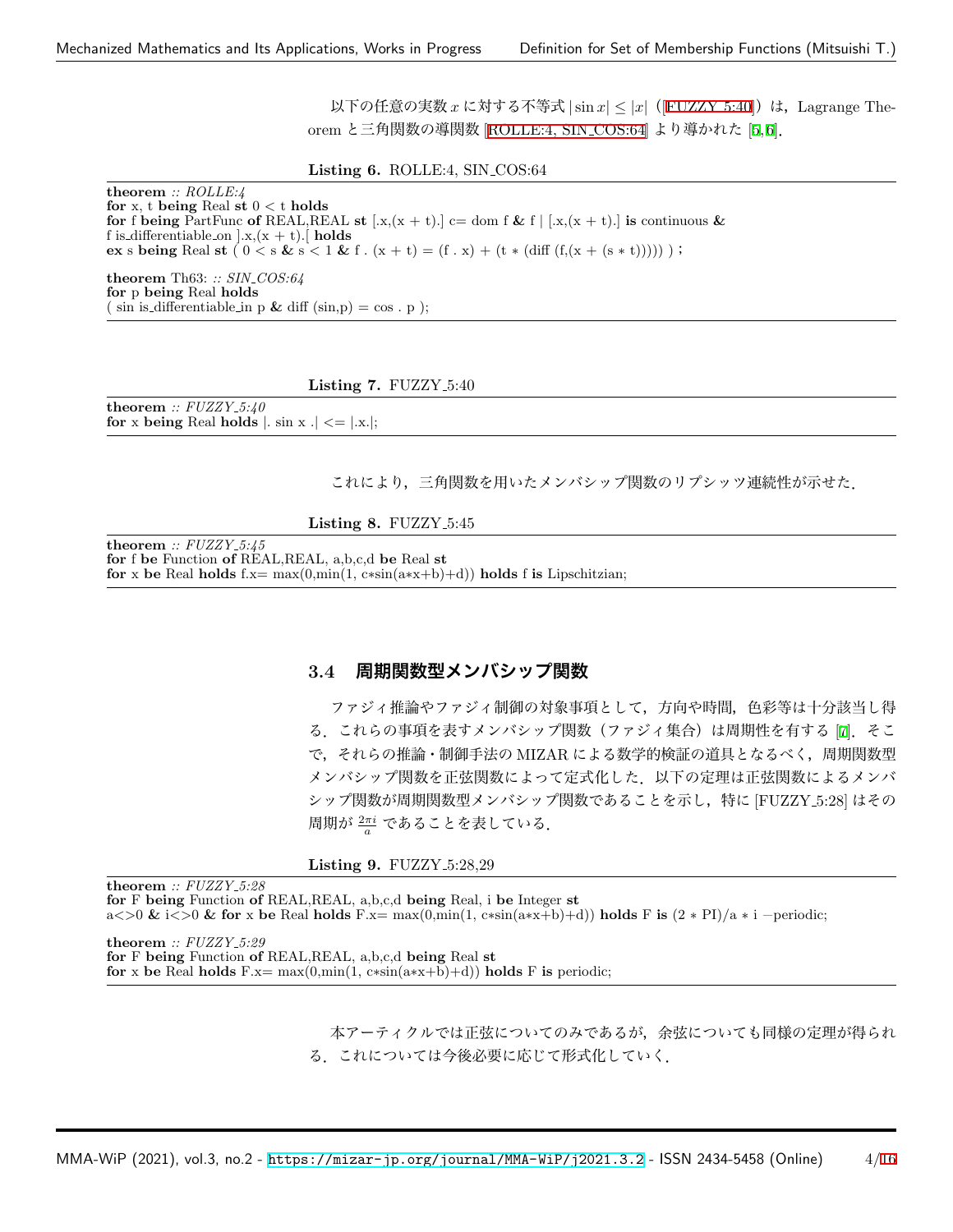### **3.5 三角形型,台形型メンバシップ関数**

三角形型および台形型メンバシップ関数は [[3\]](#page-5-2) にて以下のように定義されている. 三 角形および台形の頂点の座標,つまり適合度が 0 や 1 の定義域の値によって定義してい る.以下,*AffineMap*(*a, b*) = *ax* + *b* である.

**Listing 10.** FUZNUM<sub>-1:def 7,8</sub>

**definition let** a, b, c **be** Real; **assume that** Z1: a *<* b **and** Z2: b *<* c ; **func** TriangularFS (a,b,c) −*>* FuzzySet **of** REAL **equals** :TrDef: *:: FUZNUM 1:def 7* (((AffineMap (0,0)) *|* (REAL *\* ].a,c.[)) +∗ ((AffineMap ((1 / (b − a)),(− (a / (b − a))))) *|* [.a,b.])) +∗ ((AffineMap ((− (1 / (c − b))),(c / (c − b)))) *|* [.b,c.]); **end**; **definition let** a, b, c, d **be** Real;

**assume that** Z1: a *<* b **and** Z2: b *<* c **and** Z3: c *<* d ; **func** TrapezoidalFS (a,b,c,d) −*>* FuzzySet **of** REAL **equals** :TPDef: *:: FUZNUM 1:def 8* ((((AffineMap (0,0)) *|* (REAL *\* ].a,d.[)) +∗ ((AffineMap ((1 / (b − a)),(− (a / (b − a))))) *|* [.a,b.])) +∗ ((AffineMap (0,1)) *|*  $(L,b,c])$  +\* ((AffineMap ((- (1 / (d - c))),(d / (d - c)))) |  $[L,d.])$ ; **end**;

> 一方,本アーティクルでは上述のファジィ集合を傾きの異なる 2 本の直線の方程式と MIN,MAX 演算で構成している.つまり,上記の直線の傾き *a* および切片 *b* によって定 義をした.両者の等しさは下記の定理にて示されている.

**Listing 11. FUZZY** 5:80,86

**theorem** *:: FUZZY 5:80* **for** a,b,p,q **be** Real **st** a > 0 **&**  $p > 0$  **&**  $(1-b)/a < (1-q)/(-p)$  **holds for** x **be** Real **holds** (TrapezoidalFS  $((-b)/a,(1-b)/a,(1-q)/(-p),q/p)$ ).x = max(0,min(1, ( (AffineMap (a,b) *|*].−infty,(q−b)/(a+p).[) +∗ (AffineMap (−p,q)*|*[.(q−b)/(a+p),+infty.[) ) .x )); **theorem** *:: FUZZY 5:86* **for** a, b, c **being** Real **st**  $a < b$  &  $b < c$  **holds** 

**for** x **being** Real **holds** TriangularFS  $(a,b,c)$ . $x =$ max(0,min(1, ( (AffineMap ( 1/(b−a),− a/(b−a) )*|*].−infty,b.[) +∗ (AffineMap ( − 1/(c−b),c/(c−b) )*|*[.b,+infty.[) ).x ));

> ファジィ推論において,各ルールの推論結果のメンバシップ関数を MAX 演算や和算 を使って合成する計算をする際, [FUZZY\_5:80] の表記のほうが扱いやすいと考える. 以下の定理は三角型および台形型メンバシップ関数のリプシッツ連続性を示している.

**Listing 12.** FUZZY<sub>-5:88</sub>

**theorem** *:: FUZZY 5:88* **for** a,b,p,q **be** Real, f **be** Function **of** REAL,REAL **st** a *>* 0 **&** p *>* 0 **& for** x **be** Real **holds** f.x = max(0,min(1, ( ((AffineMap (a,b))*|*(].−infty,(q−b)/(a+p).[)) +∗ ((AffineMap (−p,q))*|*([.(q−b)/(a+p),+infty.[)) ) .x )) **holds** f **is** Lipschitzian;

> この定理では,最小値 0 以上,最大値 1 以下と定めているが,別の定理にて任意の実 数で成立していることを示している.さらにこの定理により,グラフが折れ線となってい る区分線形関数を用いたメンバシップ関数のリプシッツ連続性が得られた.このことは,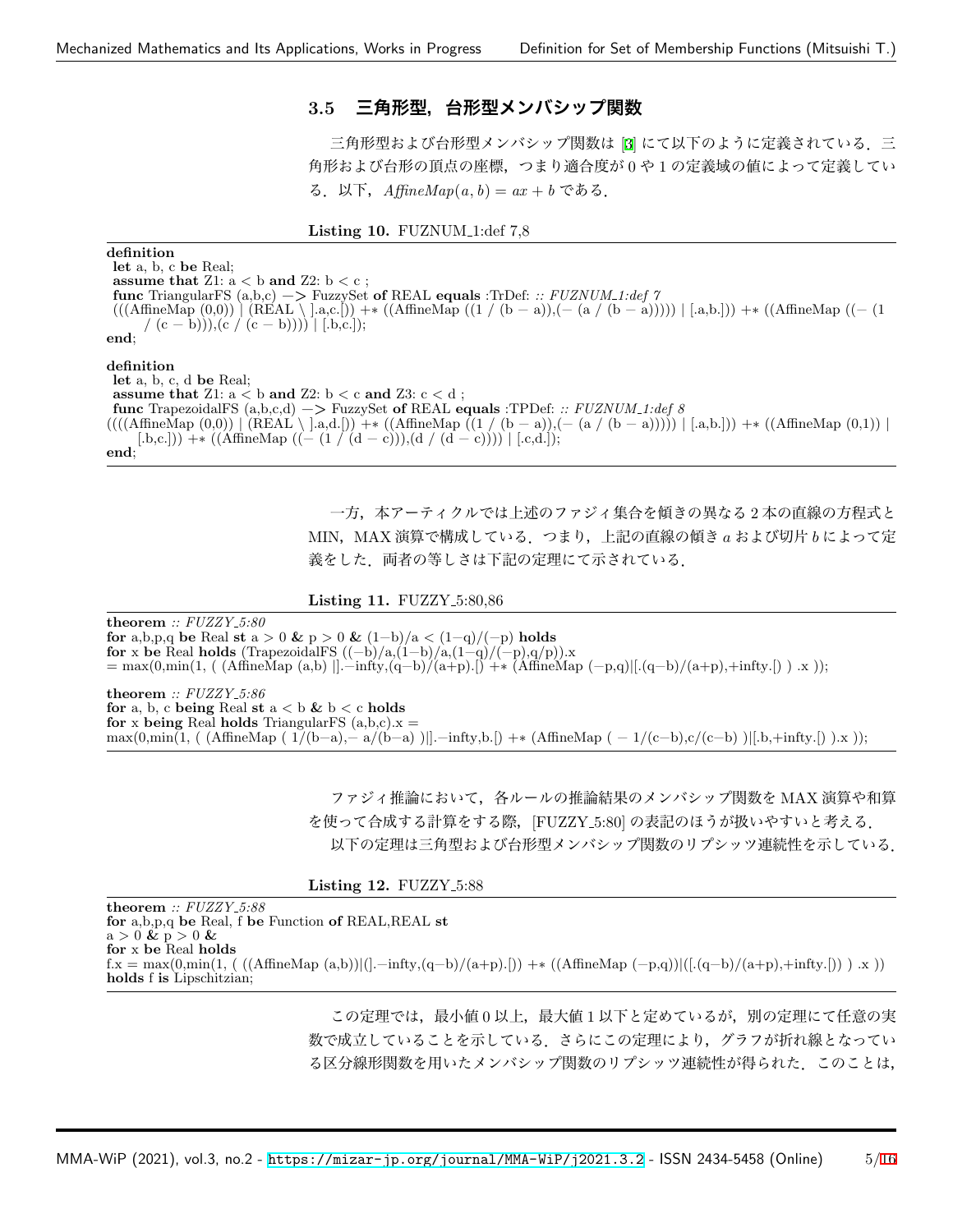メンバシップ関数を MAX 演算や和算を使って合成した後の関数のリプシッツ連続性を与 えるものである.

## **4 まとめ**

メンバシップ関数の集合を定義し、実用にて頻繁に使用されるメンバシップ関数の定 式化を行った.また,三角形型,台形型のメンバシップ関数を 2 直線の傾きと切片,MIN, MAX 演算を用いて定式化した.これによって,重心計算などの演算の際に区分線形関数 の係数が煩雑になるのを回避できる.

今後はメンバシップ関数集合のコンパクト性とその上に定義された推論計算の汎関数 としての連続性に関するアーティクルをそれぞれ作成し,ファジィ最適制御の存在性の検 証を行う.

## **参考文献**

- <span id="page-5-0"></span>[1] Mitsuishi T, Endou N, Shidama Y. The Concept of Fuzzy Set and Membership Function and Basic Properties of Fuzzy Set Operation. Formalized Mathematics. 2001;9(**2**):351–356. Available from: [http://fm.mizar.org/2001-9/pdf9-2/](http://fm.mizar.org/2001-9/pdf9-2/fuzzy_1.pdf) [fuzzy\\_1.pdf](http://fm.mizar.org/2001-9/pdf9-2/fuzzy_1.pdf).
- <span id="page-5-1"></span>[2] Mitsuishi T, Wasaki K, Shidama Y. Basic Properties of Fuzzy Set Operation and Membership Function. Formalized Mathematics. 2001;9(**2**):357–362. Available from: [http://fm.mizar.org/2001-9/pdf9-2/fuzzy\\_2.pdf](http://fm.mizar.org/2001-9/pdf9-2/fuzzy_2.pdf).
- <span id="page-5-2"></span>[3] Grabowski A. The Formal Construction of Fuzzy Numbers. Formalized Mathematics. 2014;22(**4**):321–327.
- <span id="page-5-3"></span>[4] Mitsuishi T, Shimada N, Homma T, Ueda M, Kochizawa M, Shidama Y. Continuity of approximate reasoning using fuzzy number under Lukasiewicz t-norm. In: 2015 IEEE 7th International Conference on Cybernetics and Intelligent Systems (CIS) and IEEE Conference on Robotics, Automation and Mechatronics (RAM); 2015. p. 71–74.
- <span id="page-5-4"></span>[5] Kotowicz J, Raczkowski K, Sadowski P. Average Value Theorems for Real Functions of One Variable. Formalized Mathematics. 1990;1(**4**):803–805. Available from: <http://fm.mizar.org/1990-1/pdf1-4/rolle.pdf>.
- <span id="page-5-5"></span>[6] Yang Y, Shidama Y. Trigonometric Functions and Existence of Circle Ratio. Formalized Mathematics. 1998;7(**2**):255–263. Available from: [http://fm.mizar.org/](http://fm.mizar.org/1998-7/pdf7-2/sin_cos.pdf) [1998-7/pdf7-2/sin\\_cos.pdf](http://fm.mizar.org/1998-7/pdf7-2/sin_cos.pdf).
- <span id="page-5-6"></span>[7] Mitsuishi T. Uncertain Defuzzified Value of Periodic Membership Function. In: 2018 International Electrical Engineering Congress (iEECON); 2018. p. 1–4.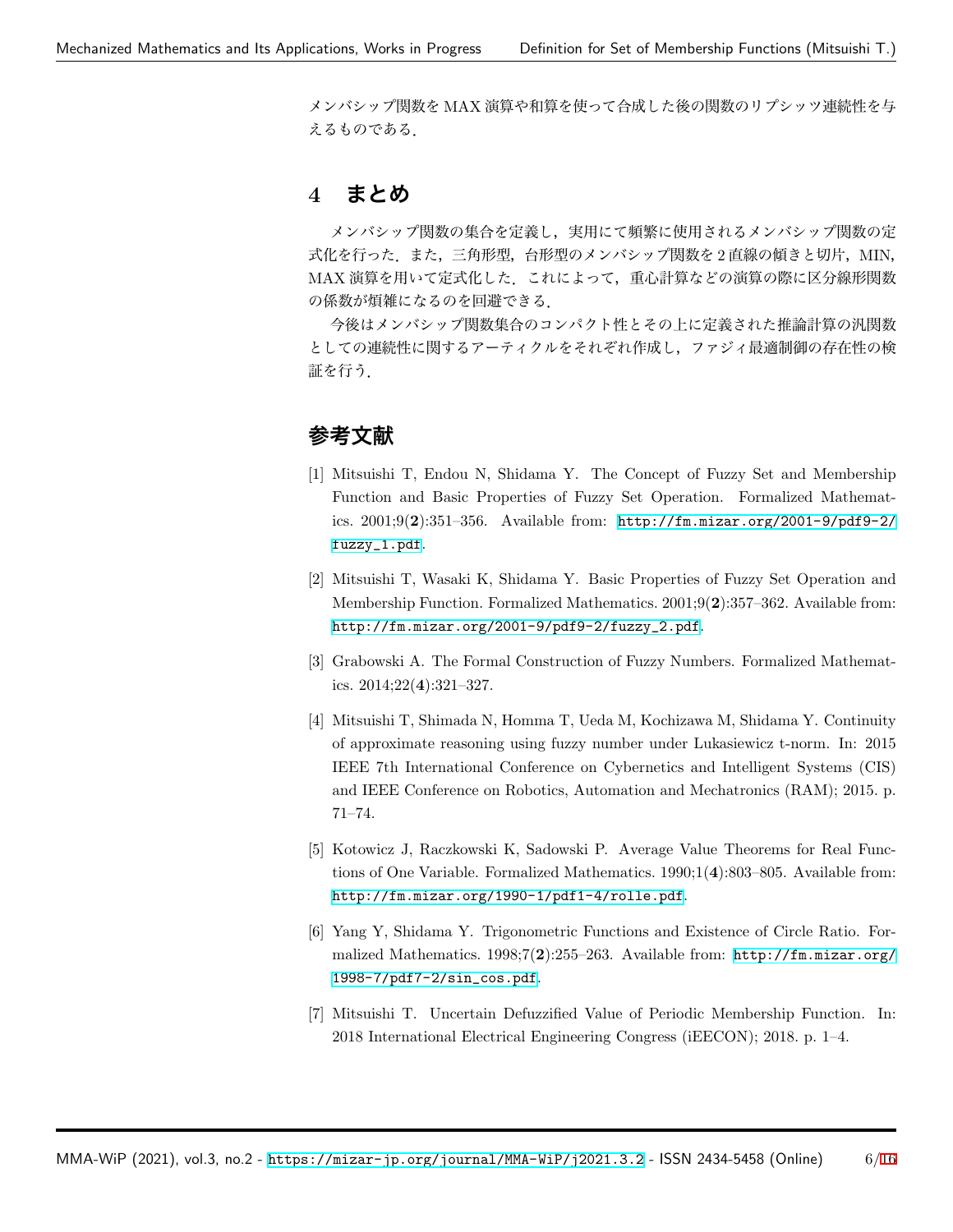## **Mizar article information**

### **Works in Progress**

**FUZZY 5** Set of Membership Functions

by Takashi Mitsuishi

**Summary:** We have been working on the formalization of the fuzzy logic. In [\[1](#page-5-0)], we defined membership function and encoded some theorems concerning the membership functions. In this article, we present formalization of the set of membership functions. First, we define the set of membership function and show the membership functions whose graphs are various shapes for example, sine, cosine and piecewise linear function. Next, we describe continuity and periodicity of membership function. Moreover different from the definition in [[3](#page-5-2)] fomalizations of triangular and trapezoidal function composed of two straight lines, minimum function and maxmum functions are proposed.

**Listing 13.** FUZZY 5 - abstract

#### **environ**

vocabularies NUMBERS, XBOOLE 0, SUBSET 1, XXREAL 1, CARD 1, RELAT 1, TARSKI, FUNCT 1, XXREAL 0, PARTFUN1, ARYTM 1, ARYTM 3, COMPLEX1, FUZZY 1, MSALIMIT, FUZNUM 1, REAL 1, ORDINAL2, FCONT 1,SQUARE 1,FUNCT 3, RCOMP 1, NUMPOLY1, JGRAPH 2, FUNCT 4,FUNCT 7, SIN COS,POWER, FUNCT 9, INT<sub>-1</sub>,VALUED<sub>-1</sub>, FDIFF<sub>-1</sub>, SIN<sub>-COS9</sub>, FUZZY<sub>-5</sub>; notations TARSKI, XBOOLE 0, SUBSET 1, RELSET 1, NUMBERS, COMPLEX1, RELAT 1, SQUARE 1, STRUCT 0, NORMSP 1, METRIC 1, FUNCT 1, ORDINAL1, INT 1, XCMPLX 0,XXREAL 0,XREAL 0, XXREAL 2, VALUED 1,PARTFUN1, FUNCT 2, FUNCT 3, FUNCT 4, FÚNCT 9, FDIFF 1, MEMBERED, FINSEQ 1, FINSEQ 2 SIN COS, RCOMP 1, MEASURE5, RFUNCT 1, PRE TOPC, COMPTS 1, TOPMETR, TAYLOR 1, POWER, SIN COS9, FCONT 1, FUZZY 1,FUZNUM 1,LFUZZY 1; **constructors** ZFMISC 1, SUBSET 1, FUNCT 1, XCMPLX 0, XXREAL 0, XREAL 0, COMPLEX1, RFUNCT 1, INTEGRA1, SEQ 4, RELSET 1, FUZZY 1, FCONT 1, FUNCT 4,FUZNUM 1,NUMPOLY1,LFUZZY 1,RELAT 1,SIN COS,XXREAL 3,NUMBERS, SIN COS6,TOPMETR,SQUARE 1,TAYLOR 1,POWER, COMPTS 1, RCOMP 1, FINSEQ 1, FINSEQ 2, INT 1,ORDINAL1,FUNCT 9, FDIFF 1, SIN COS9,STRUCT 0, NORMSP 1, METRIC<sub>-</sub>1, VALUED<sub>-</sub>1, PARTFUN1; registrations RELSET 1, NUMBERS, XXREAL 0, MEMBERED, XBOOLE 0, VALUED 0, VALUED 1, FUNCT 2, XREAL 0, ORDINAL1, FCONT 1, RELAT 1, TOPREALB, FUNCT 4, FUNCT 1, XCMPLX 0, NAT 1, RCOMP 1,FUZNUM 1,NUMPOLY1, LFUZZY 1,SIN COS,XXREAL 3, SIN COS6, TOPMETR, SQUARE 1, SIN COS3, CARD 3, INT 1, SUBSET 1, SIN COS9, NORMSP 1, PARTFUN1; **requirements** NUMERALS, REAL, SUBSET, BOOLE, ARITHM ; **definitions** XBOOLE 0, TARSKI, XXREAL 2, FUZNUM 1, NUMPOLY1, FUZZY 1, RELAT 1, XXREAL 3, NUMBERS, SIN COS6, TOPMETR, SQUARE 1, COMPTS 1, RCOMP 1, STRUCT 0, INT 1, SUBSET 1, SIN COS9, VALUED 1, XXREAL 0, SIN\_COS, FCONT\_1,FÚNCT\_3,PARTFUN1 equalities FUZZY 1, RCOMP 1, FUZNUM 1, NUMPOLY1, RELAT 1, XXREAL 3, NUMBERS,SIN COS6,SQUARE 1,FUNCT 4; expansions TARSKI, FCONT\_1,FUZNUM\_1,NUMPOLY1,FUZZY\_1,RELAT\_1,XXREAL\_3, NUMBERS,SQUARE 1,FUNCT 4; **theorems** TARSKI, FUNCT 1, ABSVALUE, XBOOLE 0,POWER,TAYLOR 1,SIN COS, COMPLEX1, XXREAL 1,XREAL 0,FCONT 1, XCMPLX 1, RCOMP 1, FUZNUM 1, FUNCT 9, SIN COS4,ROLLE,FDIFF 1,VALUED 1,SIN COS3, SQUARE 1, XXREAL 0, FUNCT 4, XREAL 1, FUNCT 2, FUNCT 3, SIN COS6,FUZZY 1; **schemes** FUNCT 2;

### **begin**

*:::: set of membership functions*

#### **definition**

**let** X **be non** empty **set** ;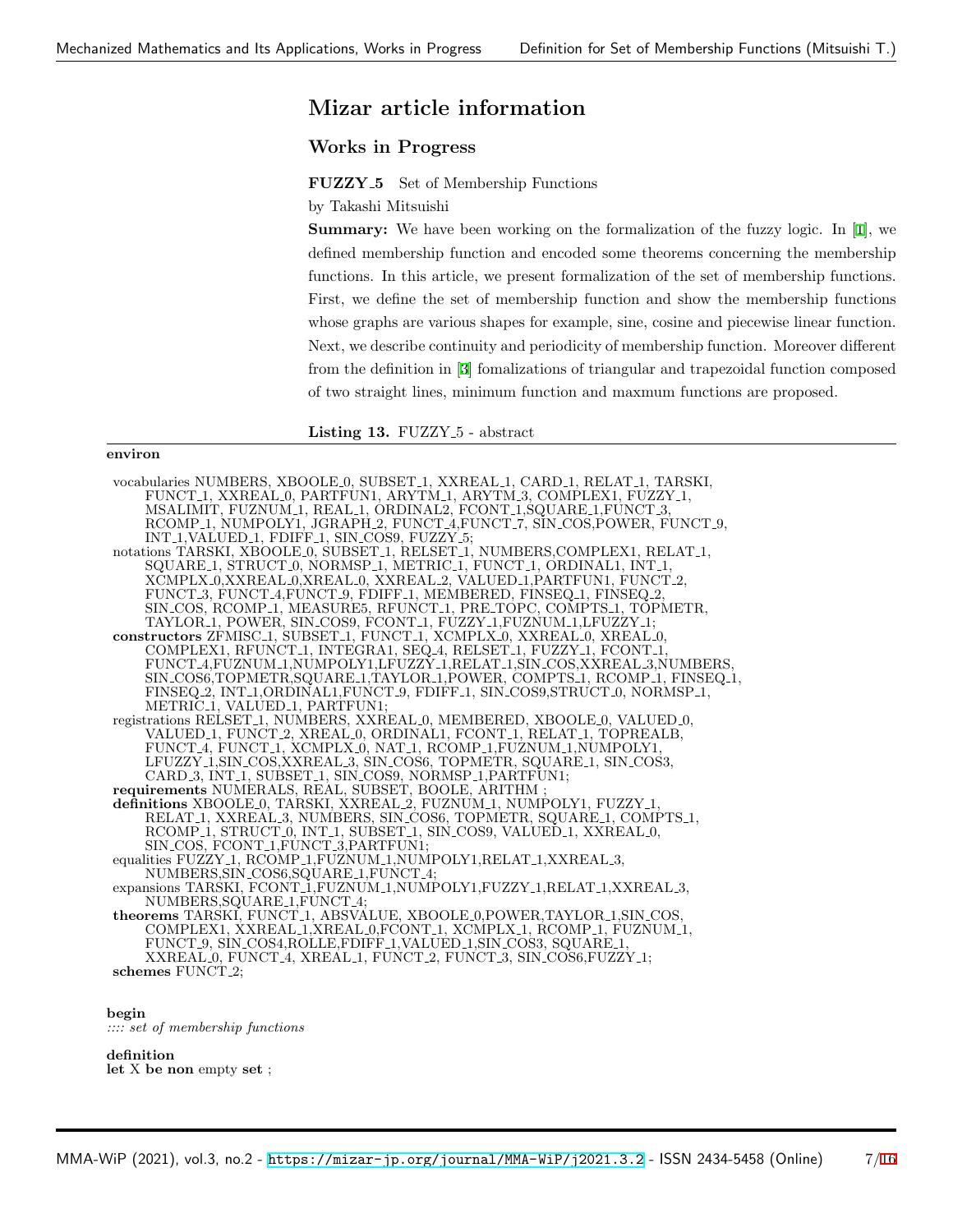**func** Membership Funcs (X) −*>* **set means** *:: FUZZY 5:def 1* **for** f **being** object **holds** f in **it iff** f **is** Membership Func **of** X ; **end**; **theorem** *:: FUZZY 5:1* **for** X **be non** empty **set**, x **be** object **st** x in Membership Funcs (X) **holds ex** f **be** Membership Func **of** X **st**  $x = f$  & dom  $f = X$ ; **theorem** *:: FUZZY 5:2* Membership Funcs (REAL) =*{*f **where** f **is** Function **of** REAL,REAL : f **is** FuzzySet **of** REAL*}*; *:::: characteristic function (indicator function)* **theorem** *:: FUZZY 5:3* **for** A,X **be non** empty **set holds**  $\{chi\}(A,X)\}$  c= Membership Funcs  $(X)$ ; **theorem** *:: FUZZY 5:4 {*chi([.a,b.],REAL) **where** a,b **is** Real : a *<*= b*}* c= Membership Funcs (REAL); **theorem** *:: FUZZY 5:5 {*chi(A,REAL) **where** A **is** Subset **of** REAL : A c= REAL*}* c= Membership Funcs (REAL); **theorem** *:: FUZZY 5:6 {*f **where** f **is** FuzzySet **of** REAL : **ex** A **be** Subset **of** REAL **st** f=chi(A,REAL) *}* c= Membership Funcs (REAL); *:::: membership functions using min (max) operation* **theorem** *:: FUZZY 5:7* **for** f,g **be** Function **of** REAL,REAL, a **being** Real **st** g **is** continuous **& for** x **be** Real **holds** f.x= min(a, g.x) **holds** f **is** continuous; **theorem** *:: FUZZY 5:8* **for** F,f,g **be** Function **of** REAL,REAL **st** f **is** continuous **&** g **is** continuous **& for** x **be** Real **holds** F.x= min(f.x, g.x) **holds** F **is** continuous; **theorem** *:: FUZZY 5:9* **for** F,f,g **be** Function **of** REAL,REAL **st** f **is** continuous **&** g **is** continuous **& for** x **be** Real **holds** F.x= max(f.x, g.x) **holds** F **is** continuous; **theorem** *:: FUZZY 5:10* **for** f,g **be** Function **of** REAL,REAL, a **being** Real **st** g **is** continuous **& for** x **be** Real **holds** f.x= max(a, g.x) **holds** f **is** continuous;

**theorem** *:: FUZZY 5:11* **for** f,g **be** Function **of** REAL,REAL, a,b **being** Real **st** g **is** continuous **& for** x **be** Real **holds** f.x= max(a,min(b, g.x)) **holds** f **is** continuous;

**theorem** *:: FUZZY 5:12*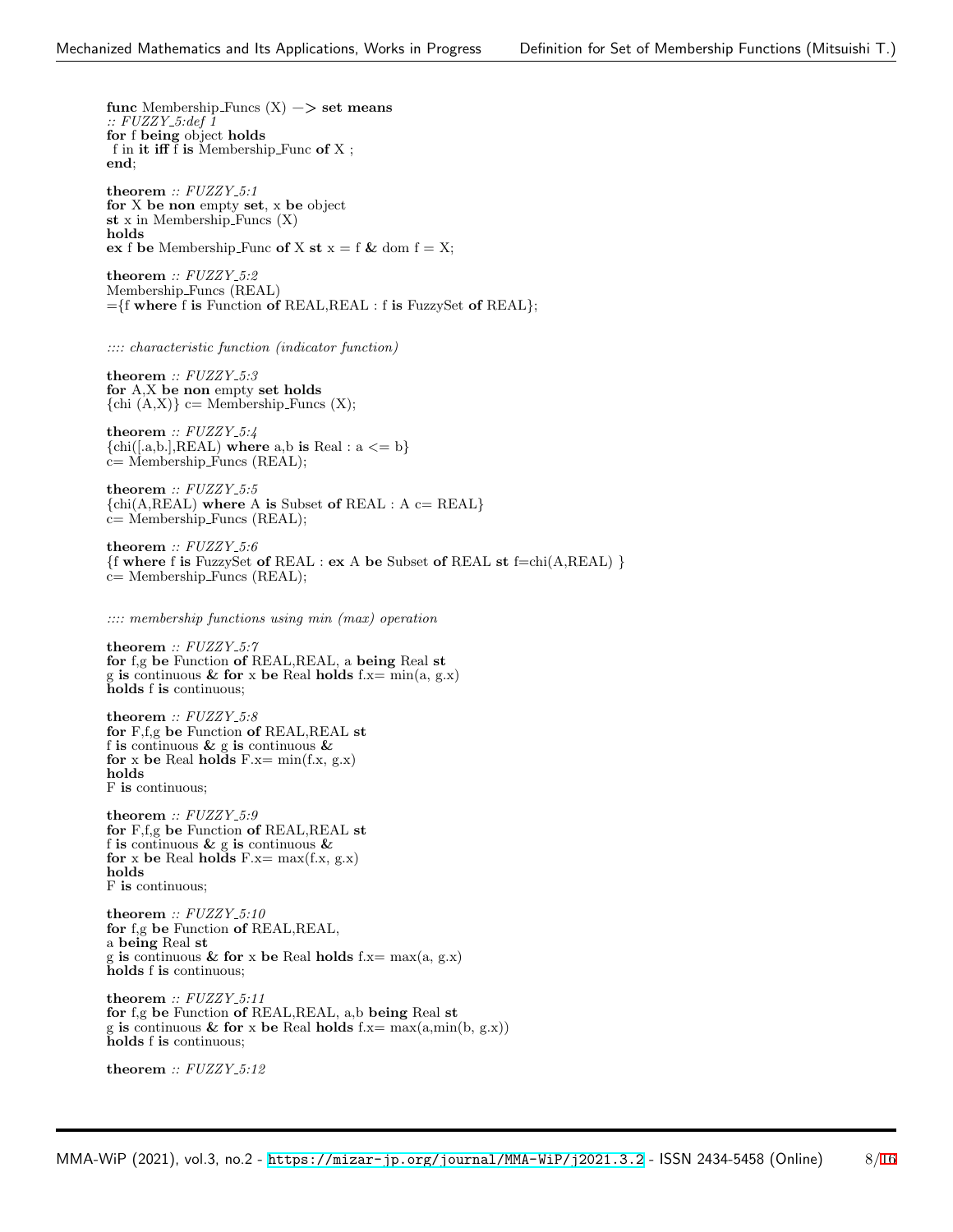**for** f,g **be** Function **of** REAL,REAL **st** g **is** continuous **& for** x **be** Real **holds** f.x= max(0,min(1, g.x)) **holds** f **is** continuous;

**theorem** *:: FUZZY 5:13* **for** a,b,c,d **being** Real **holds** *|*. max(c,min(d,a)) − max(c,min(d,b)) .*| <*= *|*. a−b .*|*;

**theorem** *:: FUZZY 5:14:: LeMM01Lip:* **for** r,s **be** Real, f **be** Function **of** REAL,REAL **st for** x be Real **holds**  $f.x = max(r,min(s,x))$ **holds** f **is** Lipschitzian;

**theorem** *:: FUZZY 5:15* **for** g **be** Function **of** REAL,REAL **holds** *{*f **where** f **is** Function **of** REAL,REAL : for x be Real holds  $f.x = min(1, max(0, g.x))$ c= Membership Funcs (REAL);

**theorem** *:: FUZZY 5:16 {*f **where** f,g **is** Function **of** REAL,REAL : for x be Real holds  $f.x = max(0, min(1, g.x))$ c= Membership Funcs (REAL);

**theorem** *:: FUZZY 5:17* **for** f,g **be** Function **of** REAL,REAL **st**  $($ for x be Real **holds** f.x= max $(0, min(1, g.x))$ **holds** f **is** FuzzySet **of** REAL;

**theorem** *:: FUZZY 5:18* **for** f,g **be** Function **of** REAL,REAL **st**  $($ for x be Real holds  $f.x = min(1, max(0, g.x)))$ **holds** f **is** FuzzySet **of** REAL;

*:::: fuzzy Set from trigonometric function*

**theorem** *:: FUZZY 5:19 {*f **where** f **is** Function **of** REAL,REAL : **ex** a,b **be** Real **st for** th **be** Real **holds** f.th= 1/2∗sin(a∗th+b)+1/2*}* c= Membership Funcs (REAL);

**theorem** *:: FUZZY 5:20 {*f **where** f **is** Function **of** REAL,REAL, a,b **is** Real: for th be Real holds f.th=  $1/2$ \*sin(a\*th+b)+ $1/2$ *}* c=Membership Funcs (REAL);

**theorem** *:: FUZZY 5:21* **for** a,b **be** Real, f **be** Function **of** REAL,REAL **st** (**for** th **be** Real **holds** f.th=  $1/2$ \*sin(a\*th+b)+1/2) **holds** f **is** FuzzySet **of** REAL;

**theorem** *:: FUZZY 5:22 {*f **where** f **is** Function **of** REAL,REAL : **ex** a,b **be** Real **st for** th **be** Real **holds** f.th= 1/2∗cos(a∗th+b)+1/2*}* c= Membership Funcs (REAL);

**theorem** *:: FUZZY 5:23* **for** a,b **be** Real, f **be** Function **of** REAL,REAL **st** (**for** th **be** Real **holds** f.th= 1/2∗cos(a∗th+b)+1/2) **holds** f **is** FuzzySet **of** REAL;

**theorem** *:: FUZZY 5:24* **for** a,b **be** Real, f **be** FuzzySet **of** REAL **st** (a*<>*0 **& for** th **be** Real **holds** f.th= 1/2∗sin(a∗th+b)+1/2) **holds** f **is** normalized;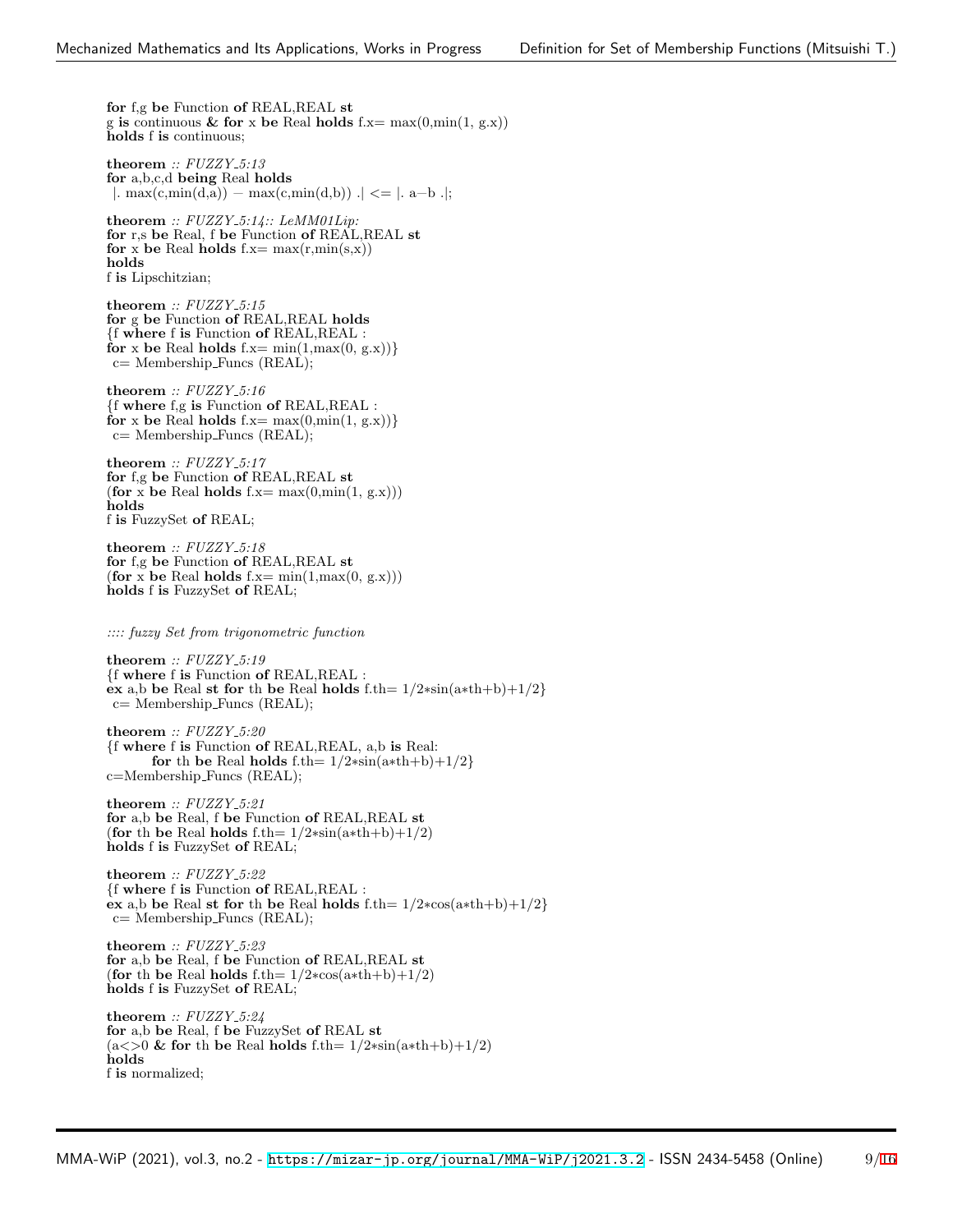**theorem** *:: FUZZY 5:25:: TrF10:* **for** f **be** FuzzySet **of** REAL **st** f in *{*f **where** f **is** Function **of** REAL,REAL : **ex** a,b be Real **st** a  $\lt$  > 0 **&** for th be Real holds f.th=  $1/2$ \*sin(a\*th+b)+1/2*}* **holds** f **is** normalized; **theorem** *:: FUZZY 5:26* **for** f **be** FuzzySet **of** REAL **for** a,b be Real **st** a  $\lt$  >0 & for th be Real holds f.th=  $1/2$ ∗cos(a∗th+b)+ $1/2$ **holds** f **is** normalized; **theorem** *:: FUZZY 5:27* **for** f **be** FuzzySet **of** REAL **st** f in *{*f **where** f **is** Function **of** REAL,REAL : **ex** a,b be Real **st** a  $\lt$  > 0 & for th be Real holds f.th=  $1/2$ ∗cos(a∗th+b)+ $1/2$ *}* **holds** f **is** normalized; *:::: periodicity of membership functions* **theorem** *:: FUZZY 5:28* **for** F **being** Function **of** REAL,REAL, a,b,c,d **being** Real, i **be** Integer **st** a $\langle \rangle$  a $\langle \rangle$  a $\langle \rangle$  a  $\langle \rangle$  **a** for x be Real holds F.x= max $(0, \min(1, \text{c} \cdot \sin(\text{a} \cdot \text{x} + \text{b}) + d))$ **holds** F is  $(2 * PI)/a * i$  –periodic; **theorem** *:: FUZZY 5:29* **for** F **being** Function **of** REAL,REAL, a,b,c,d **being** Real **st for** x be Real **holds**  $F.x = max(0, min(1, c*sin(a*x+b)+d))$ **holds** F **is** periodic; **theorem** *:: FUZZY 5:30 {*f **where** f **is** Function **of** REAL,REAL : **ex** a,b **be** Real **st for** th **be** Real **holds** f.th= max(0, sin(a∗th+b))*}* c= Membership Funcs (REAL); **theorem** *:: FUZZY 5:31* **for** a,b **be** Real, f **be** Function **of** REAL,REAL **st**  $($ for x be Real **holds** f.x= max $(0, \sin(a*x+b)))$ **holds** f **is** FuzzySet **of** REAL; **theorem** *:: FUZZY 5:32 {*f **where** f **is** Function **of** REAL,REAL :  $\vec{e}$ **x** a,b be Real **st for** x be Real **holds** f.x= max $(0, \cos(a*x+b))$ } c= Membership Funcs (REAL); **theorem** *:: FUZZY 5:33* **for** a,b **be** Real, f **be** Function **of** REAL,REAL **st**  $(for x be Real holds f.x = max(0, cos(a*x+b)))$ **holds** f **is** FuzzySet **of** REAL; **theorem** *:: FUZZY 5:34 {*f **where** f **is** Function **of** REAL,REAL, a,b,c,d **is** Real: for x be Real holds  $f.x = max(0, min(1, c*sin(a*x+b)+d))$ c= *{*f **where** f,g **is** Function **of** REAL,REAL : for x be Real holds  $f.x = max(0, min(1, g.x))$ ; **theorem** *:: FUZZY 5:35 {*f **where** f **is** Function **of** REAL,REAL, a,b,c,d **is** Real: for x be Real holds  $f.x = max(0, min(1, c*sin(a*x+b)+d))$ c= Membership Funcs (REAL); **theorem** *:: FUZZY 5:36* **for** f **being** Function **of** REAL,REAL, a,b,c,d **being** Real **st**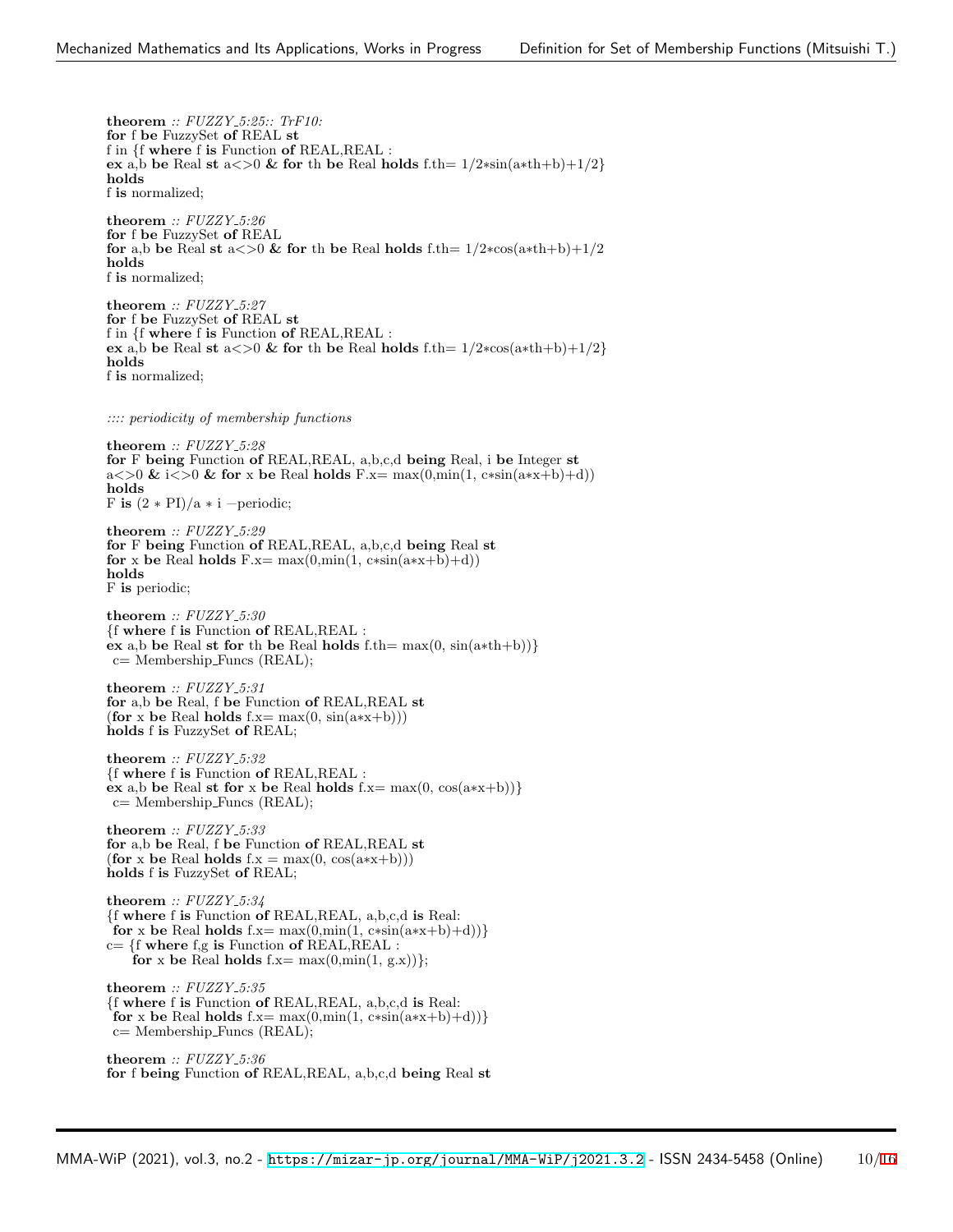**for** x be Real **holds** f.x= max $(0, \min(1, \text{c}*\sin(\text{a}*\text{x}+\text{b})+\text{d}))$ **holds** f **is** FuzzySet **of** REAL;

**theorem** *:: FUZZY 5:37 {*f **where** f **is** Function **of** REAL,REAL, a,b,c,d **is** Real: for x be Real holds  $f.x = max(0, min(1, c*arctan(a*x+b)+d))$ c= *{*f **where** f,g **is** Function **of** REAL,REAL : for x be Real holds  $f.x = max(0, min(1, g.x))$ ;

**theorem** *:: FUZZY 5:38 {*f **where** f **is** Function **of** REAL,REAL, a,b,c,d **is** Real: for x be Real holds f.x= max $(0, \min(1, \text{c}*\arctan(\text{a}*\text{x}+\text{b})+\text{d}))$ c= Membership Funcs (REAL);

**theorem** *:: FUZZY 5:39* **for** f **being** Function **of** REAL,REAL, a,b,c,d **being** Real **st for** x be Real **holds**  $f.x = max(0, min(1, c*arctan(a*x+b)+d))$ **holds** f **is** FuzzySet **of** REAL;

**theorem** *:: FUZZY 5:40* **for** x **being** Real **holds** *|*. sin x .*| <*= *|*.x.*|*;

**theorem** *:: FUZZY 5:41* **for** x,y **being** Real **holds**  $\vert \cdot \sin x - \sin y \cdot \vert \cdot \vert = \vert \cdot \vert x - y \cdot \vert$ ;

**theorem** *:: FUZZY 5:42* **for** f **be** Function **of** REAL,REAL, a,b **be** Real **st for** th **be** Real **holds** f.th =  $1/2$ \*sin(a\*th+b)+1/2 **holds** f **is** continuous;

**theorem** *:: FUZZY 5:43* **for** f **be** Function **of** REAL,REAL, a,b **be** Real **st for** x **be** Real **holds**  $f.x = 1/2 * sin(a*x+b)+1/2$ **holds** f **is** continuous;

**theorem** *:: FUZZY 5:44* **for** f **be** Function **of** REAL,REAL, a,b,c,d,r,s **be** Real **st for** x be Real **holds** f.x= max $(r, min(s, c*sin(a*x+b)+d))$ **holds** f **is** Lipschitzian;

**theorem** *:: FUZZY 5:45* **for** f **be** Function **of** REAL,REAL, a,b,c,d **be** Real **st for** x be Real **holds** f.x= max $(0, min(1, c*sin(a*x+b)+d))$ **holds** f **is** Lipschitzian;

*:::: membership functions from Gaussian function*

**theorem** *:: FUZZY 5:46* **for** a,b **be** Real, f **be** Function **of** REAL,REAL **st** (b *<>* 0 **& for** x **be** Real **holds** f.x= exp R(−(x−a)ˆ2/(2∗bˆ2))) **holds** f **is** FuzzySet **of** REAL;

**theorem** *:: FUZZY 5:47* **for** a,b **be** Real, f **be** Function **of** REAL,REAL **st** (b *<>* 0 **& for** x **be** Real **holds** f.x= exp(−(x−a)ˆ2/(2∗bˆ2))) **holds** f **is** FuzzySet **of** REAL;

**theorem** *:: FUZZY 5:48* **for** a,b **be** Real **st** b*<>*0 **holds** *{*f **where** f **is** Function **of** REAL,REAL :  $\textbf{for } x \textbf{ be Real holds } f.x = \exp(-(x-a)^2/(2*b^2))$ c= Membership Funcs (REAL);

**theorem** *:: FUZZY 5:49* **for** a,b **be** Real, f **be** FuzzySet **of** REAL **st**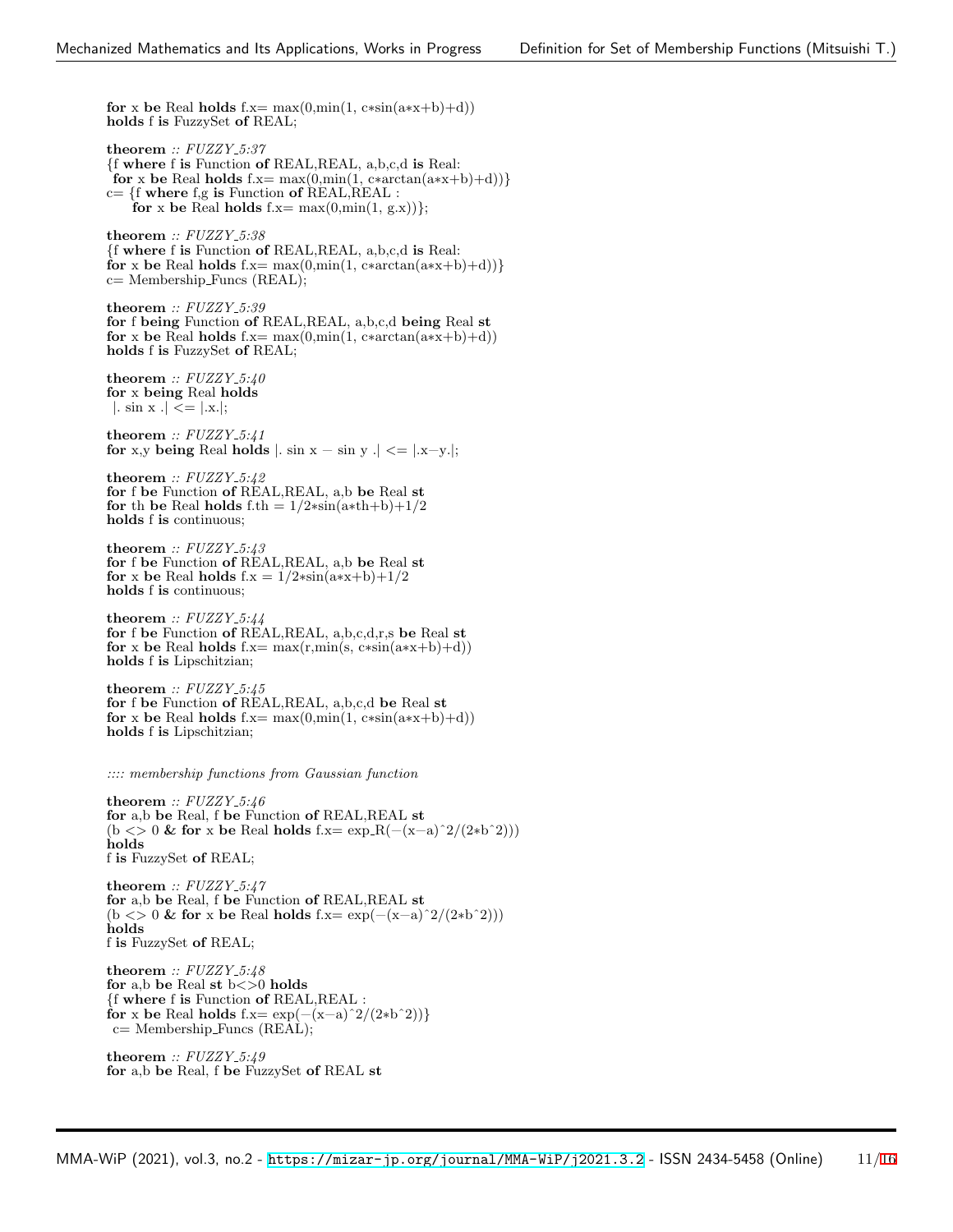(**for** x **be** Real **holds** f.x= exp(−(x−a)ˆ2/(2∗bˆ2))) **holds** f **is** normalized; **theorem** *:: FUZZY 5:50* **for** x **be** Real **st** exp R  $x = 1$  **holds**  $x = 0$ ; **theorem** *:: FUZZY 5:51* **for** x be Real **st** exp  $x = 1$  **holds**  $x = 0$ ; **theorem** *:: FUZZY 5:52:: GauF02:* **for** a,b **be** Real, f **be** FuzzySet **of** REAL **st** (b*<>*0 **& for** x **be** Real **holds** f.x= exp(−(x−a)ˆ2/(2∗bˆ2))) **holds** f **is** strictly−normalized; **theorem** *:: FUZZY 5:53* **for** a,b **be** Real, f **be** Function **of** REAL,REAL **st** (b*<>*0 **& for** x **be** Real **holds** f.x= exp R(−(x−a)ˆ2/(2∗bˆ2))) **holds** f **is** continuous; **theorem** *:: FUZZY 5:54* **for** a,b,c,r,s **be** Real, f **be** Function **of** REAL,REAL **st** ( b*<>*0 **& for** x **be** Real **holds** f.x= max(r,min(s, exp R(−(x−a)ˆ2/(2∗bˆ2))+c)) ) **holds** f **is** continuous; **theorem** *:: FUZZY 5:55* **for** a,b,c **be** Real, f **be** Function **of** REAL,REAL **st** ( b*<>*0 **& for** x **be** Real **holds** f.x= max(0,min(1, exp R(−(x−a)ˆ2/(2∗bˆ2))+c)) ) **holds** f **is** continuous; **theorem** *:: FUZZY 5:56* **for** a,b,c **be** Real, f **be** Function **of** REAL,REAL **st** ( b*<>*0 **& for** x **be** Real **holds** f.x= max(0,min(1, exp R(−(x−a)ˆ2/(2∗bˆ2))+c)) ) **holds** f **is** FuzzySet **of** REAL; **theorem** *:: FUZZY 5:57 {*f **where** f **is** Function **of** REAL,REAL, a,b,c **is** Real:  $\mathbf{b}$  <> 0 **& for** x **be** Real **holds** f.x= max(0,min(1, exp R(−(x−a)<sup> $\gamma$ 2/(2\*b<sup> $\gamma$ </sup>2))+c))<sup>}</sup></sup> c= Membership Funcs (REAL); *:::: S or Z type Membership function* **theorem** *:: FUZZY 5:58* **for** f **be** Function **of** REAL,REAL, a,b,r,s **be** Real **st for** x be Real **holds**  $f.x = max(r, min(s, AffineMap(a,b).x))$ **holds** f **is** Lipschitzian; **theorem** *:: FUZZY 5:59* **for** f **be** Function **of** REAL,REAL, a,b **be** Real **st for** x be Real **holds**  $f.x = max(0, min(1, AffineMap(a,b).x))$ **holds** f **is** Lipschitzian; **theorem** *:: FUZZY 5:60:: MM70:* **for** f **be** Function **of** REAL,REAL, a,b **be** Real **st for** x be Real **holds**  $f.x = max(0, min(1, AffineMap(a,b).x))$ **holds** f **is** FuzzySet **of** REAL; **theorem** *:: FUZZY 5:61 {*f **where** f **is** Function **of** REAL,REAL, a,b **is** Real: **for** x be Real holds  $f.x = max(0, min(1, AffineMap(a,b).x))$ c= Membership Funcs (REAL);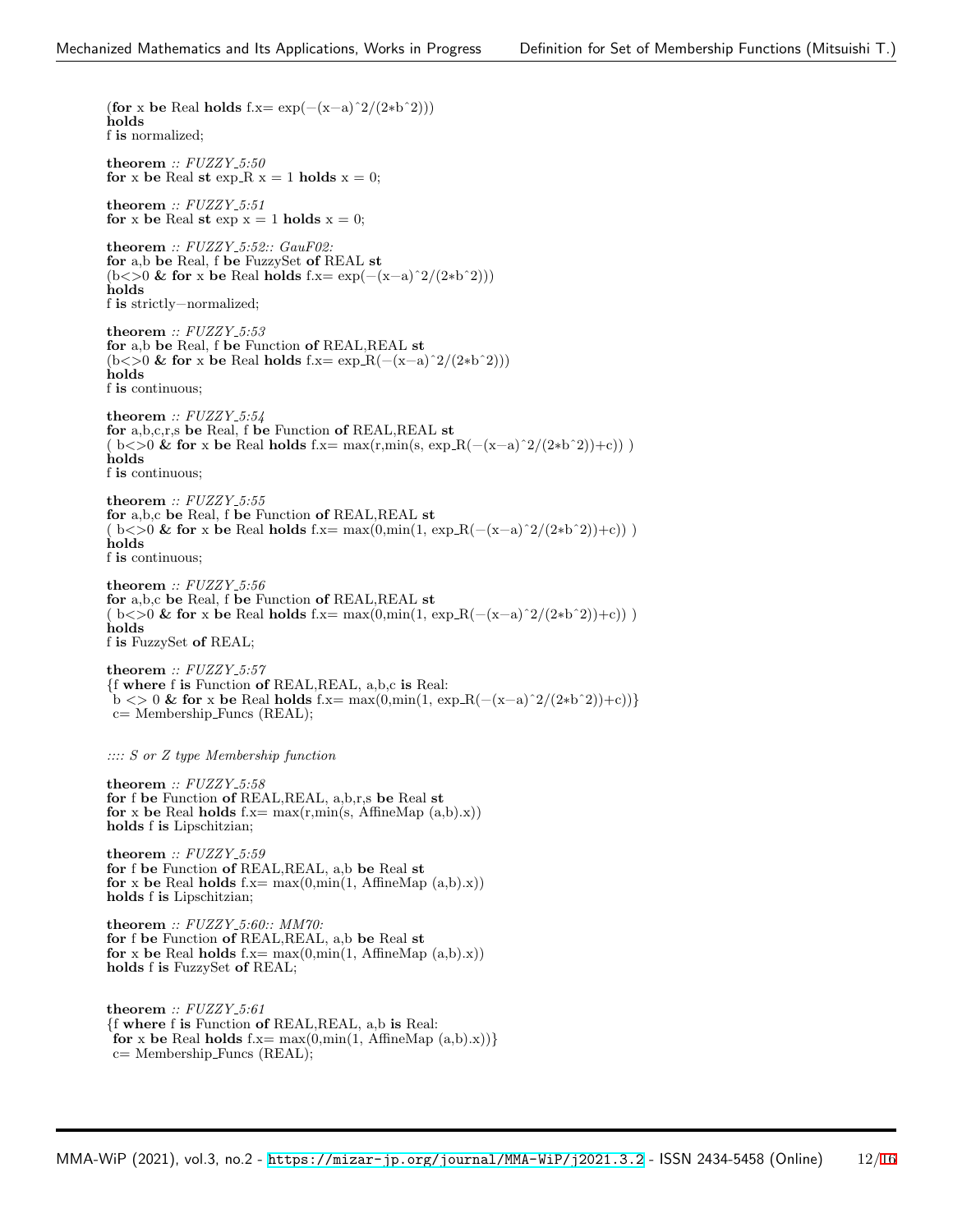*:::: symmetrical Triangular or Trapezoidal Fuzzy Sets*

**theorem** *:: FUZZY 5:62* **for** a,b **be** Real, f **be** Function **of** REAL,REAL **st** (**for** x **be** Real **holds** f.x = max(0,1−*|*.(x−a)/b.*|*)) **holds** f **is** FuzzySet **of** REAL;

**theorem** *:: FUZZY 5:63* **for** a,b **be** Real **st**  $b > 0$  **holds for** x **be** Real **holds** TriangularFS  $(a-b,a,a+b)x = max(0,1-|(x-a)/b.|);$ 

**theorem** *:: FUZZY 5:64* **for** a,b **be** Real, f **be** FuzzySet **of** REAL **st** b *>* 0 **&** (**for** x **be** Real **holds** f.x = max(0,1−*|*.(x−a)/b.*|*)) **holds** f **is** triangular;

**theorem** *:: FUZZY 5:65:: TR8:* **for** a,b **be** Real, f **be** FuzzySet **of** REAL **st** b *>* 0 **&** (**for** x **be** Real **holds** f.x = max(0,1−*|*.(x−a)/b.*|*)) **holds** f **is** strictly−normalized;

**theorem** *:: FUZZY 5:66* **for** f **be** Function **of** REAL,REAL, a,b,c **be** Real **st** ( b *<>* 0 **& for** x **be** Real **holds** f.x= max(0,min(1, c∗(1−*|*.(x−a)/b.*|*))) ) **holds** f **is** FuzzySet **of** REAL;

**theorem** *:: FUZZY 5:67* **for** f **be** Function **of** REAL,REAL, a,b **be** Real **st** b*>*0 **& for** x **be** Real **holds** f.x = max(0,1−*|*.(x−a)/b.*|*) **holds** f **is** continuous;

**theorem** *:: FUZZY 5:68* **for** f **be** Function **of** REAL,REAL, a,b,c,r,s **be** Real **st** ( b *<>* 0 **& for** x **be** Real **holds** f.x= max(r,min(s, c∗(1−*|*.(x−a)/b.*|*))) ) **holds** f **is** Lipschitzian;

**theorem** *:: FUZZY 5:69* **for** f **be** Function **of** REAL,REAL, a,b,c **be** Real **st** ( b *<>* 0 **& for** x **be** Real **holds** f.x= max(0,min(1, c∗(1−*|*.(x−a)/b.*|*))) ) **holds** f **is** Lipschitzian;

**theorem** *:: FUZZY 5:70 {*f **where** f **is** Function **of** REAL,REAL, a,b **is** Real: b *>* 0 **& for** x **be** Real **holds** f.x = max(0,1−*|*.(x−a)/b.*|*)*}* c= Membership Funcs (REAL);

**theorem** *:: FUZZY 5:71 {*f **where** f **is** Function **of** REAL,REAL, a,b,c,d **is** Real: b *<>* 0 **& for** x **be** Real **holds** f.x= max(0,min(1, c∗(1−*|*.(x−a)/b.*|*)))*}* c= Membership Funcs (REAL);

*:::: asymmetry Trapezoidal or Triangular membership function*

**theorem** *:: FUZZY 5:72* **for** a,b,p,q,s **be** Real **holds** ( AffineMap (a,b)*|*].−infty,s.[ ) +∗ ( AffineMap (p,q)*|*[.s,+infty.[ ) **is** Function **of** REAL,REAL; **theorem** *:: FUZZY 5:73:: asymTT1:* **for** a,b,p,q **be** Real, f **be** Function **of** REAL,REAL **st for** x **be** Real **holds** f.x = max $(0,\min(1, (((AffineMap (a,b)))().-\infty, (q-b)/(a-p).)))$  +\* ((AffineMap (p,q))*|*([.(q−b)/(a−p),+infty.[)) ) .x )) **holds** f **is** FuzzySet **of** REAL;

**theorem** *:: FUZZY 5:74*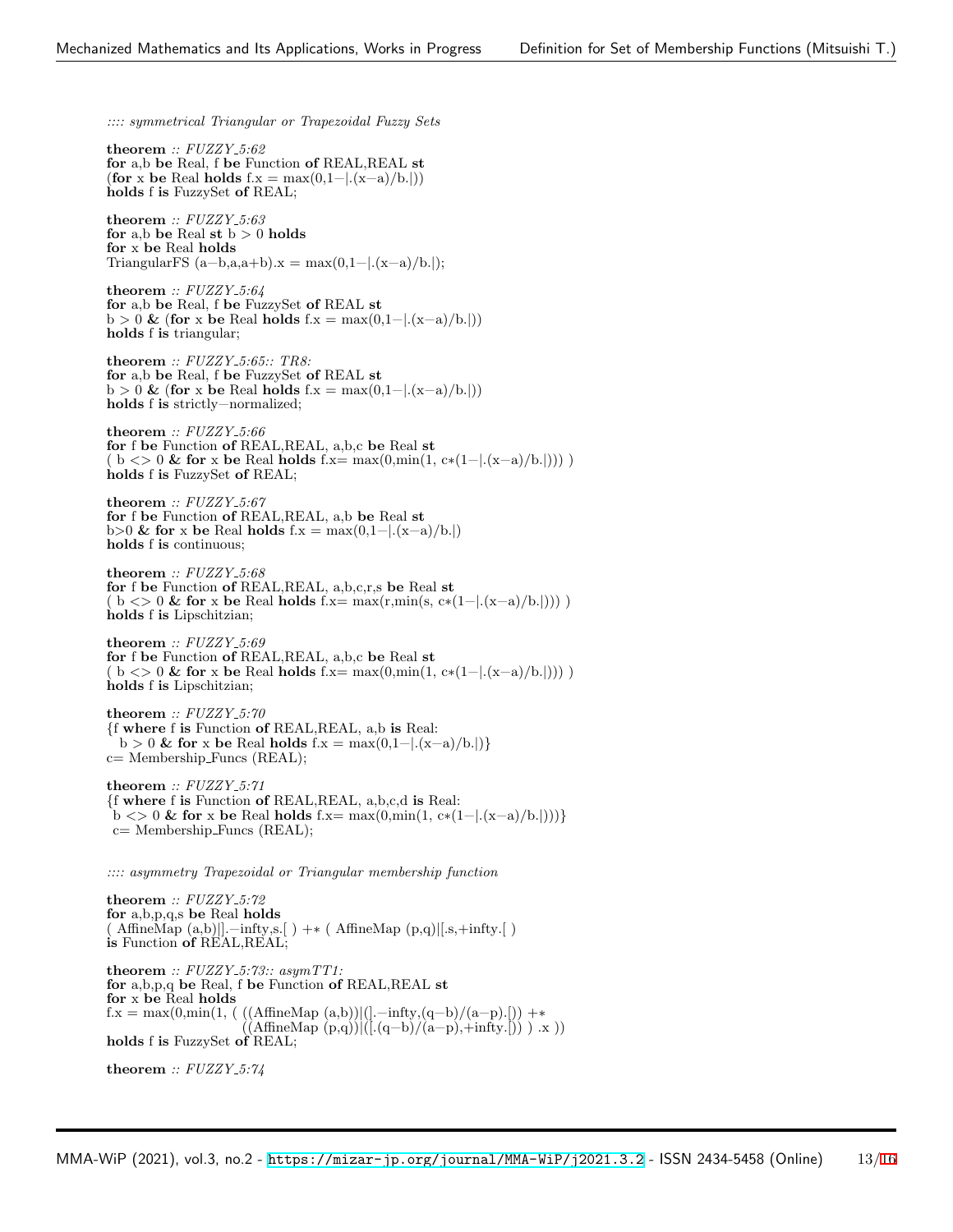**for** a,b,p,q **be** Real **st**  $a > 0$  &  $p > 0$  &  $(-b)/a < q/p$ **holds**  $(-b)/a < (q-b)/(a+p)$  **&**  $(q-b)/(a+p) < q/p$  **&**  $(a*q+b*p)/(a+p) > 0;$ **theorem** *:: FUZZY 5:75* **for** a,b,c **be** Real **st** a*<*b **&** b*<*c **holds** TriangularFS (a,b,c).  $a=0$   $\&$ TriangularFS  $(a, b, c)$ .  $b = 1$  & TriangularFS  $(a,b,c)$ .  $c = 0$ ; **theorem** *:: FUZZY 5:76* for a,b,c,d be Real st  $a < b$  &  $b < c$  &  $c < d$  holds TrapezoidalFS  $(a,b,c,d)$ .  $a = 0$  & TrapezoidalFS  $(a,b,c,d)$ .  $b = 1$  & TrapezoidalFS  $(a, b, c, d)$ .  $c = 1$  & TrapezoidalFS  $(a,b,c,d)$ .  $d = 0$ ; **theorem** *:: FUZZY 5:77* **for** a,b,p,q,s **be** Real **st**  $a > 0$  &  $p > 0$  &  $(s-b)/a = (s-q)/(-p)$ **holds**  $(s−b)/a = (q−b)/(a+p)$  **&**  $(s−q)/(-p) = (q−b)/(a+p);$ **theorem** *:: FUZZY 5:78* **for** a,b,p,q **be** Real **st** a *>* 0 **&** p *>* 0 **&** (−b)/a *<* q/p **&** (1−b)/a = (1−q)/(−p) **holds for** x **be** Real **holds** (TriangularFS  $((-b)/a,(1-b)/a,q/p)$ ).x = max(0,min(1, ((AffineMap (a,b) *|*].−infty,(q−b)/(a+p).[) +∗ (AffineMap (−p,q)*|*[.(q−b)/(a+p),+infty.[)).x )); **theorem** *:: FUZZY 5:79* **for** a,b,p,q,s **be** Real **st** a *>* 0 **&** p *>* 0 **&** (s−b)/a *<* (s−q)/(−p) **holds** (s−b)/a *<* (q−b)/(a+p) **&** (q−b)/(a+p) *<* (s−q)/(−p) ; **theorem** *:: FUZZY 5:80* **for** a,b,p,q **be** Real **st** a *>* 0 **&** p *>* 0 **&** (1−b)/a *<* (1−q)/(−p) **holds for** x **be** Real **holds** (TrapezoidalFS ((−b)/a,(1−b)/a,(1−q)/(−p),q/p)).x = max(0,min(1, ( (AffineMap (a,b) *|*].−infty,(q−b)/(a+p).[) +∗ (AffineMap (−p,q)*|*[.(q−b)/(a+p),+infty.[) ) .x )); **theorem** *:: FUZZY 5:81* **for** x,y **be** Real **st** x *>*= 0 **&** x *<*= y **holds** *|*.x.*| <*= *|*.y.*|*; **theorem** *:: FUZZY 5:82* for x,y be Real  $\mathbf{st}$  x  $<=0$  & y  $<=$  x **holds**  $|x| \le |y|$ ; **theorem** *:: FUZZY 5:83* **for** a,b,p,q be Real, f be Function of REAL,REAL st  $a > 0$  &  $p > 0$  &  $f = (AffineMap(a,b)||.-infty,(q-b)/(a+p).])$  +\* (AffineMap (−p,q)*|*[.(q−b)/(a+p),+infty.[) **holds** f **is** Lipschitzian; **theorem** *:: FUZZY 5:84* for a,b,p,q be Real st  $a > 0$  &  $p > 0$ **holds ex** r **being** Real **st** ( 0 *<* r **&** ( **for** x1, x2 **being** Real **st** x1 in dom ((AffineMap (a,b)*|*].−infty,(q−b)/(a+p).[) +∗ (AffineMap (−p,q)*|*[.(q−b)/(a+p),+infty.[)) **&** x2 in dom ((AffineMap (a,b)*|*].−infty,(q−b)/(a+p).[) +∗ (AffineMap (−p,q)*|*[.(q−b)/(a+p),+infty.[)) **holds** *|*. ((AffineMap (a,b)*|*].−infty,(q−b)/(a+p).[)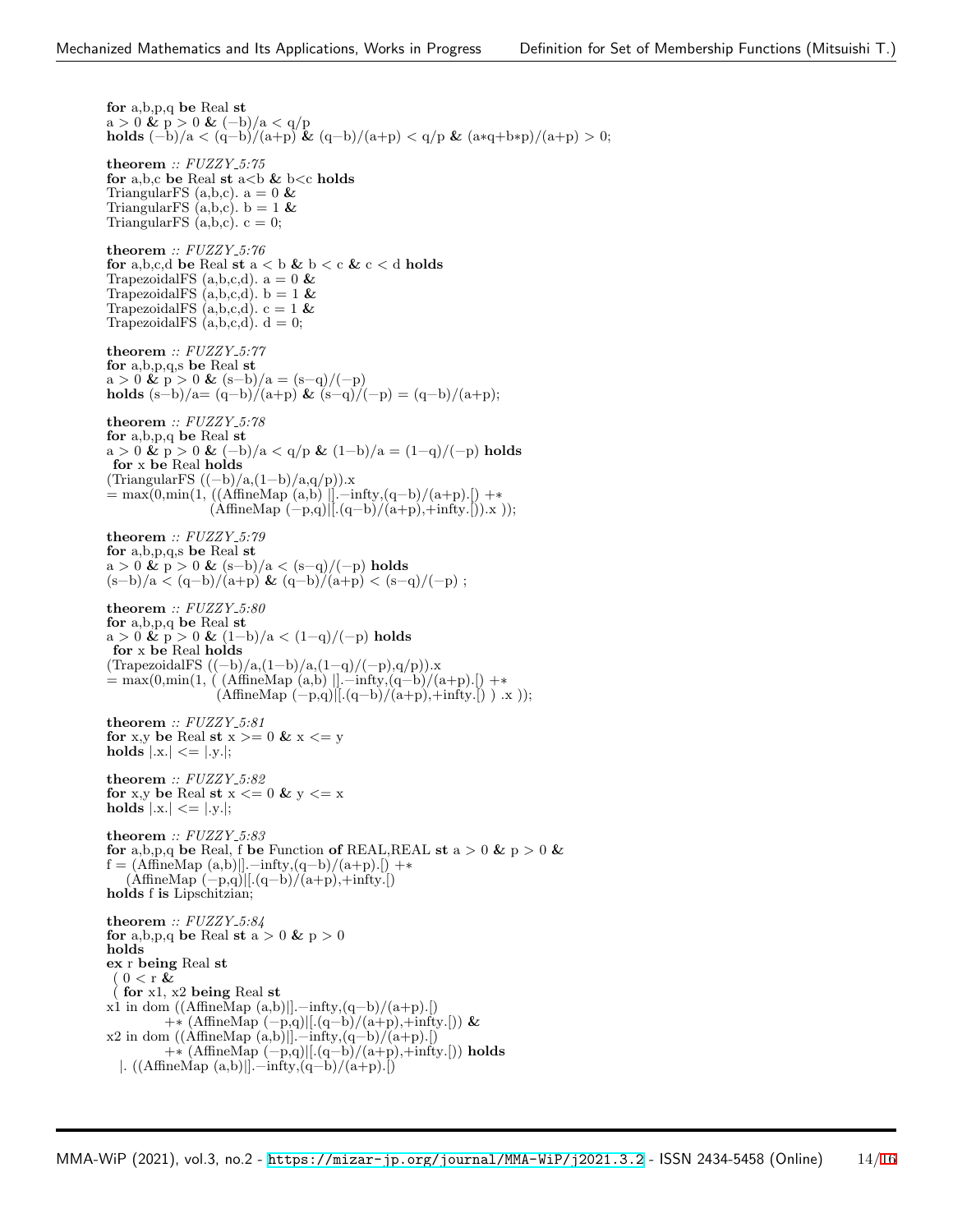+∗ (AffineMap (−p,q)*|*[.(q−b)/(a+p),+infty.[)) . x1 − ((AffineMap (a,b)*|*].−infty,(q−b)/(a+p).[) +∗ (AffineMap (−p,q)*|*[.(q−b)/(a+p),+infty.[)) . x2.*| <*= r ∗ *|*.(x1 − x2).*|* ) ); **theorem** *:: FUZZY 5:85* **for** a,b,p,q,r,s **be** Real, f **be** Function **of** REAL,REAL **st** a *>* 0 **&** p *>* 0 **& for** x **be** Real **holds**  $f.x = \max(r, \min(s, (AffineMap(a,b))]-\inf(y,(q-b)/(a+p).])$  +\* (AffineMap (−p,q)*|*[.(q−b)/(a+p),+infty.[) ) .x )) **holds** f **is** Lipschitzian; **theorem** *:: FUZZY 5:86* **for** a, b, c **being** Real **st**  $a < b \& b < c$  **holds for** x **being** Real **holds** TriangularFS  $(a,b,c)x =$ max(0,min(1, ( (AffineMap ( 1/(b−a),− a/(b−a) )*|*].−infty,b.[) +∗  $(AffineMap (-1/(c-b), c/(c-b) )$ <sup>[[.b</sup>,+infty.[) ).x )); **theorem** *:: FUZZY 5:87* **for** a, b, c, d **being** Real **st**  $a < b \& b < c \& c < d$  **holds for** x **being** Real **holds** TrapezoidalFS  $(a,b,c,d)x =$  $max(0, \min(1,$ (AffineMap ( 1/(b−a),− a/(b−a) )*|*].−infty,(b∗d−a∗c)/(d−c+b−a).[) +∗  $(AffineMap (-1/(d-c),d/(d-c))$ <sup>[[.</sup>(b\*d−a\*c)/(d−c+b−a),+infty.<sup>[2</sup>).x )); **theorem** *:: FUZZY 5:88* **for** a,b,p,q **be** Real, f **be** Function **of** REAL,REAL **st**  $a > 0$  &  $p > 0$  & **for** x **be** Real **holds** f.x = max $(0, \min(1, (((AffineMap (a,b)))(]-infty,(q-b)/(a+p).]))$  +\* ((AffineMap (−p,q))*|*([.(q−b)/(a+p),+infty.[)) ) .x )) **holds** f **is** Lipschitzian; **theorem** *:: FUZZY 5:89* for a, b, c being Real st  $a < b$  &  $b < c$  holds TriangularFS (a,b,c) **is** Lipschitzian; **theorem** *:: FUZZY 5:90* **for** a, b, c, d **being** Real **st** a *<* b **&** b *<* c **&** c *<* d **holds** TrapezoidalFS (a,b,c,d) **is** Lipschitzian; **theorem** *:: FUZZY 5:91* **for** a,b,p,q **be** Real, f **be** FuzzySet **of** REAL **st** a *>* 0 **&** p *>* 0 **&** (−b)/a *<* q/p **&** (1−b)/a = (1−q)/(−p) **& for** x **be** Real **holds** f.x = max(0,min(1, ( (AffineMap (a,b) *|*].−infty,(q−b)/(a+p).[) +∗ (AffineMap (−p,q)*|*[.(q−b)/(a+p),+infty.[) ) .x )) **holds** f **is** triangular **&** f **is** strictly−normalized; **theorem** *:: FUZZY 5:92* **for** a,b,p,q **be** Real, f **be** FuzzySet **of** REAL **st** a *>* 0 **&** p *>* 0 **&** (1−b)/a *<* (1−q)/(−p) **& for** x **be** Real **holds** f.x = max(0,min(1, ( (AffineMap (a,b) *|*].−infty,(q−b)/(a+p).[) +∗ (AffineMap (−p,q)*|*[.(q−b)/(a+p),+infty.[) ) .x )) **holds** f **is** trapezoidal **&** f **is** normalized; **theorem** *:: FUZZY 5:93 {*f **where** f **is** FuzzySet **of** REAL:f **is** triangular*}* c= Membership Funcs (REAL); **theorem** *:: FUZZY 5:94 {*TriangularFS (a,b,c) **where** a,b,c **is** Real : a *<* b **&** b *<* c*}*